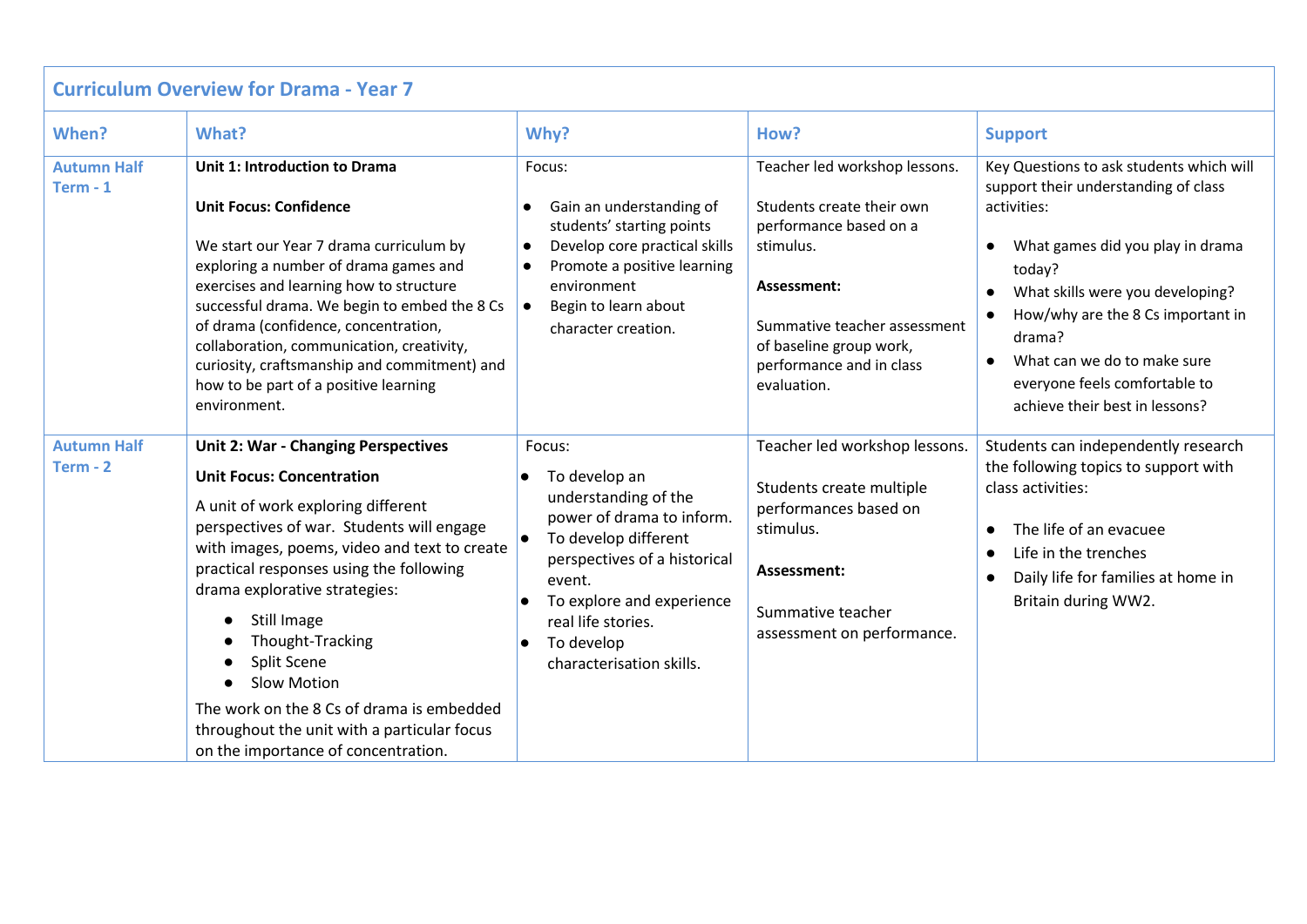| <b>Spring Half Term</b><br>$-1$ | Unit 3: Devising from Stimulus                                                                                                                                                                                                                                                                                                                                                                                                                                      | Focus:                                                                                                                                                                                                                                                          | Teacher led workshop lessons.                                                                                                                                                                                                                                                                     | Key Questions to ask students which will<br>support their understanding of group                                                                                                                                                                                                                                                            |
|---------------------------------|---------------------------------------------------------------------------------------------------------------------------------------------------------------------------------------------------------------------------------------------------------------------------------------------------------------------------------------------------------------------------------------------------------------------------------------------------------------------|-----------------------------------------------------------------------------------------------------------------------------------------------------------------------------------------------------------------------------------------------------------------|---------------------------------------------------------------------------------------------------------------------------------------------------------------------------------------------------------------------------------------------------------------------------------------------------|---------------------------------------------------------------------------------------------------------------------------------------------------------------------------------------------------------------------------------------------------------------------------------------------------------------------------------------------|
|                                 | <b>Unit Focus: Communication and Collaboration</b><br>Students will experience working with<br>different people, using a variety of stimuli to<br>create their own original pieces of drama. The<br>focus is on successful group work and<br>communicating effectively with others.<br>We learn:<br>How to structure successful drama<br>$\bullet$<br>The difference between a linear and a<br>$\bullet$<br>non-linear structure                                    | To develop creativity and<br>$\bullet$<br>independent thinking<br>Promote problem solving<br>$\bullet$<br>To understand how to<br>$\bullet$<br>structure drama<br>To plan for an interesting<br>$\bullet$<br>story structure                                    | Each lesson will involve<br>students creating their own<br>performance.<br>Assessment:<br>Summative teacher assessment<br>on final group devising project.                                                                                                                                        | work activities for this unit:<br>What does successful group work<br>$\bullet$<br>take?<br>What is the difference between a<br>linear and non-linear structure?<br>What makes an effective story/plot?<br>$\bullet$<br>How can we create interesting<br>characters?                                                                         |
| <b>Spring Half Term</b><br>$-2$ | <b>Unit 4: The New Planet</b><br><b>Unit Focus: Creativity</b><br>Students explore the idea of a life-changing<br>natural disaster: an earthquake. We consider<br>what is important to our characters and what<br>our future could be like on a different planet.<br>Students will need to think creatively about<br>what life might be like after such an event.<br>We learn the following drama explorative<br>strategies:<br><b>Hot Seating</b><br>Improvisation | Focus:<br>To develop empathy skills<br>$\bullet$<br>Exploring how different<br>people react towards one<br>another<br>To appreciate our personal<br>$\bullet$<br>values and the values of<br>others<br>To gain an understanding of<br>$\bullet$<br>mime skills. | Teacher led workshop lessons.<br>Each lesson will involve<br>students creating their own<br>performance.<br>Homework exploring what the<br>New Planet could look like.<br>Assessment:<br>Students are assessed on their<br>group work and the<br>development of their final<br>performance piece. | Key Questions to ask students which will<br>support their understanding of group<br>work activities for this unit:<br>What does successful group work<br>$\bullet$<br>take?<br>What is Hot Seating and why might<br>$\bullet$<br>we use it?<br>What did you learn about your<br>$\bullet$<br>character from the Improvisation<br>exercises? |